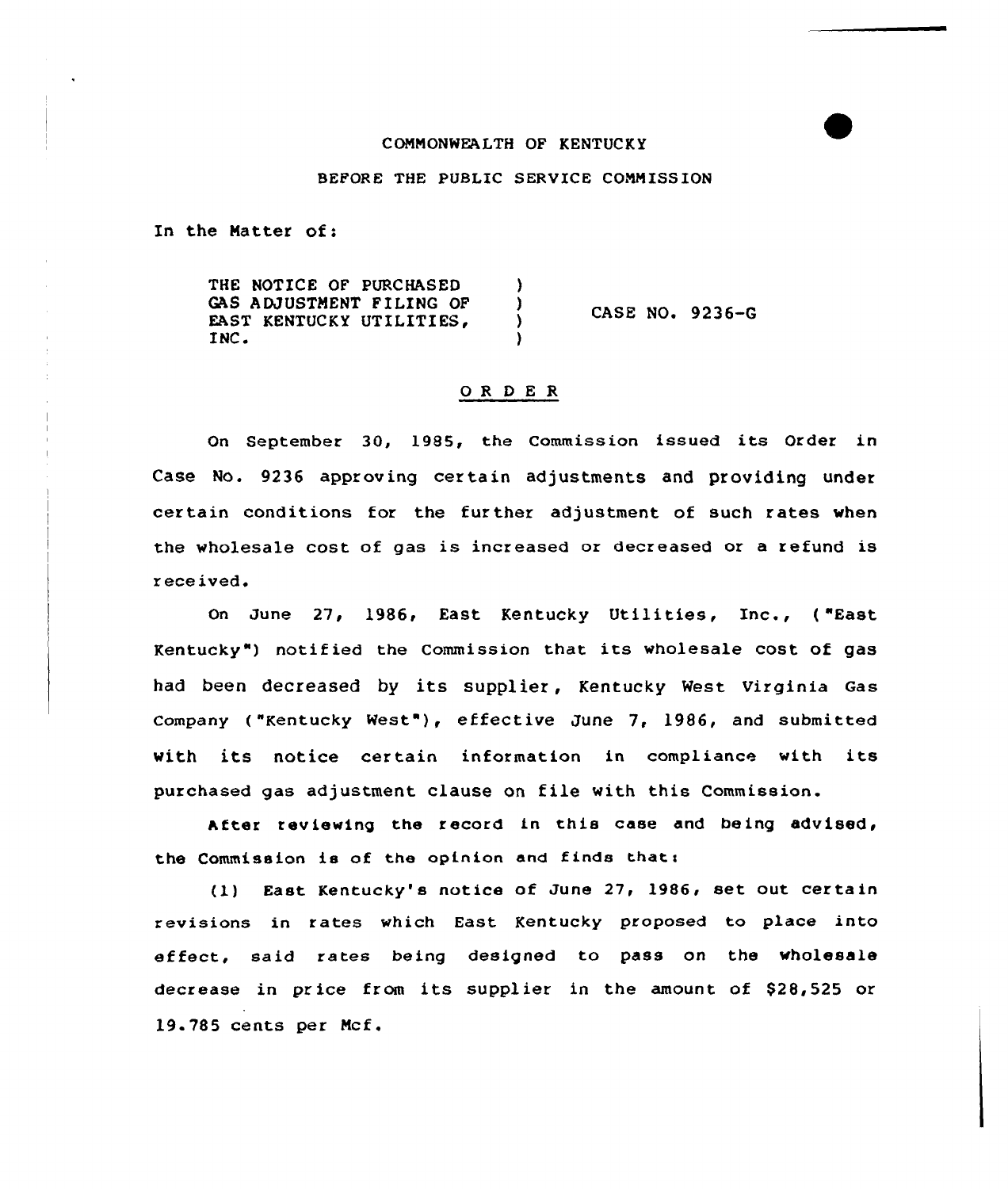(2) Kentucky West has filed an application for decreased rates to become effective June 7, 1986, with the Federal Energy Regulatory Commission ( "PERC").

(3) The rates proposed by East Kentucky in its application of June 7, 1986, are incorrect due to the line losses being added to the decrease and not subtracted. The rates in the hppendix to this Order are based on the correct method of computing the decrease.

(4) East Kentucky should file with this Commission the amount of excess revenues collected during the per iod from June 7, 1986, to the date the corrected rates are implemented, along with <sup>a</sup> plan to refund such overcollections to its customers.

(5) East Kentucky's adjustment in rates under the purchased gas adjustment provisions approved by the Commission in its Order in Case No. 9236 dated September 30, 1985, is fair, just and reasonable and in the public interest and should be effective with gas supplied on and after June 7, 1986.

IT IS HEREBY ORDERED that:

(1) The rates in the Appendix to this Order, and not the rates proposed by East Kentucky, be and they hereby are authorized effective with gas supplied on and after June 7, 1986.

(2) Within 30 days of the date of this Order East Kentucky shall file with this Commission its revised tar iffs setting out the rates authorized herein.

(3) Within 30 days of the date of this Order East Kentucky shall file with this Commission the amount of excess revenues collected along with a refund plan.

 $-2-$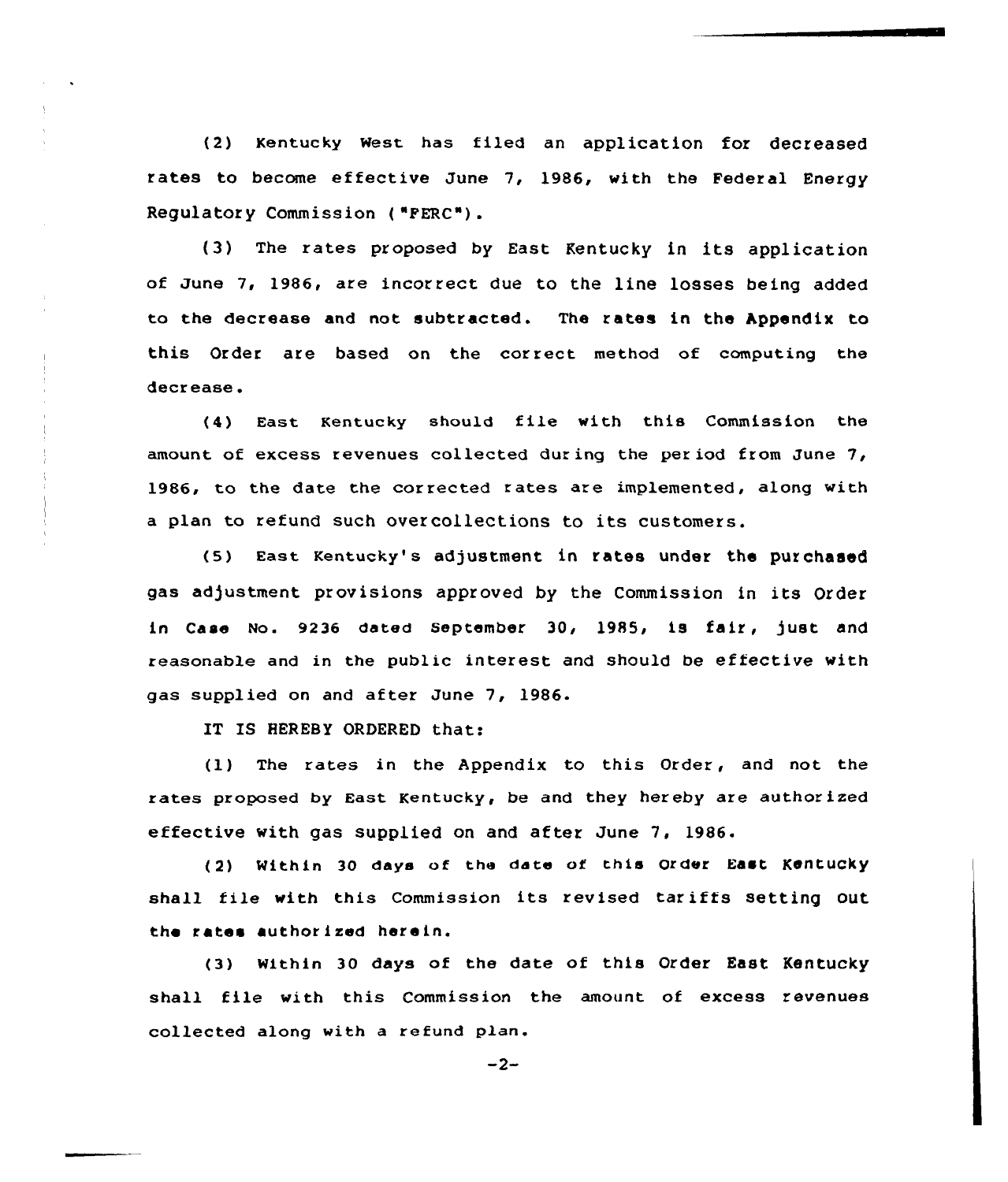Done at Frankfort, Kentucky, this lith day of July, 1986.

PUBLIC SERVICE COMMISSION

Ruhard D. Lamon Vice Chairman

Quent Millebeauin,

ATTEST:

i.

Secretary